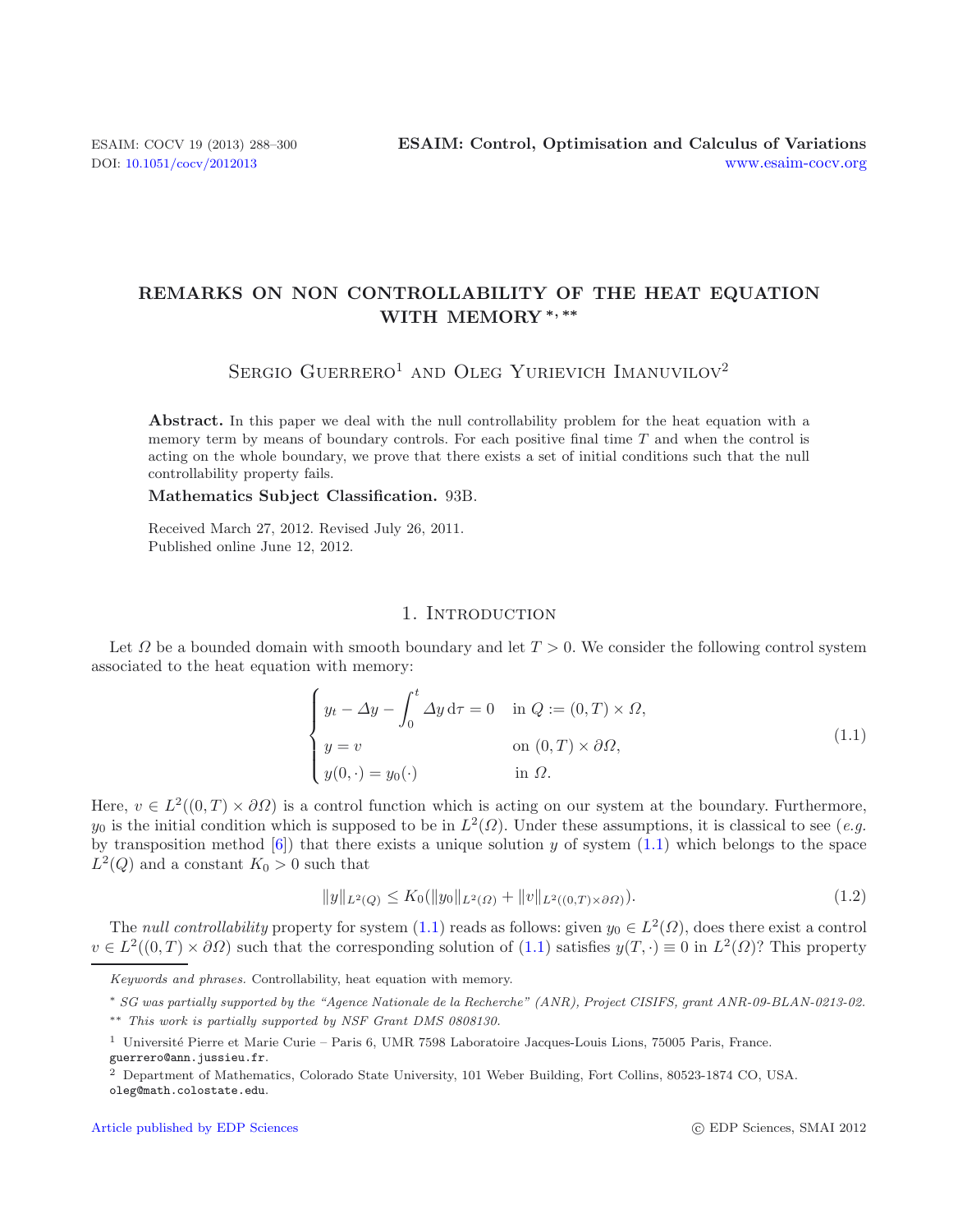is very well-known to be true for the heat equation (see, for instance,  $[1, 2, 4, 7]$  $[1, 2, 4, 7]$  $[1, 2, 4, 7]$  $[1, 2, 4, 7]$  $[1, 2, 4, 7]$  $[1, 2, 4, 7]$  $[1, 2, 4, 7]$ ). The purpose of this paper is to prove that this is not the case of the heat equation with a memory term.

The problem [\(1.1\)](#page-0-0) naturally appears in some models developed for the approximation of the Navier-Stokes system (see, for instance, [\[8](#page-12-5)]).

<span id="page-1-1"></span>In [\[3\]](#page-12-6), for a one-dimensional heat equation with memory, the authors proved the lack of "controllability to the rest" for some initial conditions when controlling through one endpoint. This notion of controllability means that, with the help of a control, one can prove that  $y(T, \cdot) \equiv 0$  and  $\int_0^T y(t, \cdot) dt \equiv 0$ .<br>As we said above, the main result of this paper states that the null controllability of system [\(1.1\)](#page-0-0) does not

hold for all initial conditions. The precise formulation of this result is given in the following theorem:

**Theorem 1.1.** *Let*  $T > 0$ *. Then, there exist initial conditions*  $y_0 \in L^2(\Omega)$  *such that for any control function*  $v \in L^2((0,T) \times \partial \Omega)$  the associated solution  $y \in L^2(Q)$  to [\(1.1\)](#page-0-0) is not identically equal zero at time T.

In order to prove Theorem [1.1,](#page-1-0) we will suppose that  $\Omega$  is a cube. Then, if  $\Omega$  is a general bounded domain in  $\mathbf{R}^N$  we consider a cube  $K \subset \Omega$ . Once the proof is established for K, we would have that for any fixed positive T there exists an initial condition  $\hat{y}_0 \in L^2(K)$  such that for any boundary control  $v \in L^2((0,T) \times \partial K)$  the solution y at moment T is not identically equal zero. We extend  $\hat{y}_0$  on  $\Omega \backslash K$ . Obviously for such an initial condition the null controllability property at moment T fails.

Consider now the similar problem

<span id="page-1-3"></span><span id="page-1-0"></span>
$$
\begin{cases}\n y_t - \Delta y + \int_0^t y \, d\tau = 0 \text{ in } Q, \\
 y = v \quad \text{on } (0, T) \times \partial \Omega, \\
 y(0, \cdot) = y_0(\cdot) \quad \text{in } \Omega.\n\end{cases}
$$
\n(1.3)

**Theorem 1.2.** *Let*  $T > 0$ *. Then, there exist initial conditions*  $y_0 \in L^2(\Omega)$  *such that for any control function*  $v \in L^2((0,T) \times \partial \Omega)$  the associated solution  $y \in L^2(Q)$  to [\(1.3\)](#page-1-1) is not identically equal to zero at time T.

The proof of this theorem is completely analogous to that of Theorem [1.1,](#page-1-0) so we omit it.

**Remark 1.3.** The same non null controllability results hold for interior controls  $v1<sub>\omega</sub>$ , where  $\omega$  is an open set satisfying  $\overline{\omega} \subset \Omega$ .

**Remark 1.4.** There have recently been several published papers which claim to prove the observability inequality for the heat equation with memory. In the process of the proof of Theorem [1.1](#page-1-0) we establish in particular that this observability inequality is not true.

Since the proof of Theorem [1.1](#page-1-0) is rather technical, we have decided to first provide the proof for the onedimensional case. This is done in Section 1. Finally, in the second section we prove Theorem [1.1](#page-1-0) in any dimension.

### <span id="page-1-2"></span>2. One dimensional case

In this section, we prove the following result:

**Theorem 2.1.** *Let*  $T > 0$ *. Then, there exist initial conditions*  $\bar{y}_0 \in L^2(0,1)$  *such that, for any control functions*  $v_1, v_2 \in L^2(0,T)$ , the associated solution  $y \in L^2(Q)$  to

$$
\begin{cases}\ny_t - y_{xx} - \int_0^t y_{xx} d\tau = 0 & (t, x) \in (0, T) \times (0, 1), \\
y(t, 0) = v_1(t), & y(t, 1) = v_2(t) \ t \in (0, T), \\
y(0, x) = \bar{y}_0(x) & x \in (0, 1)\n\end{cases}
$$
\n(2.1)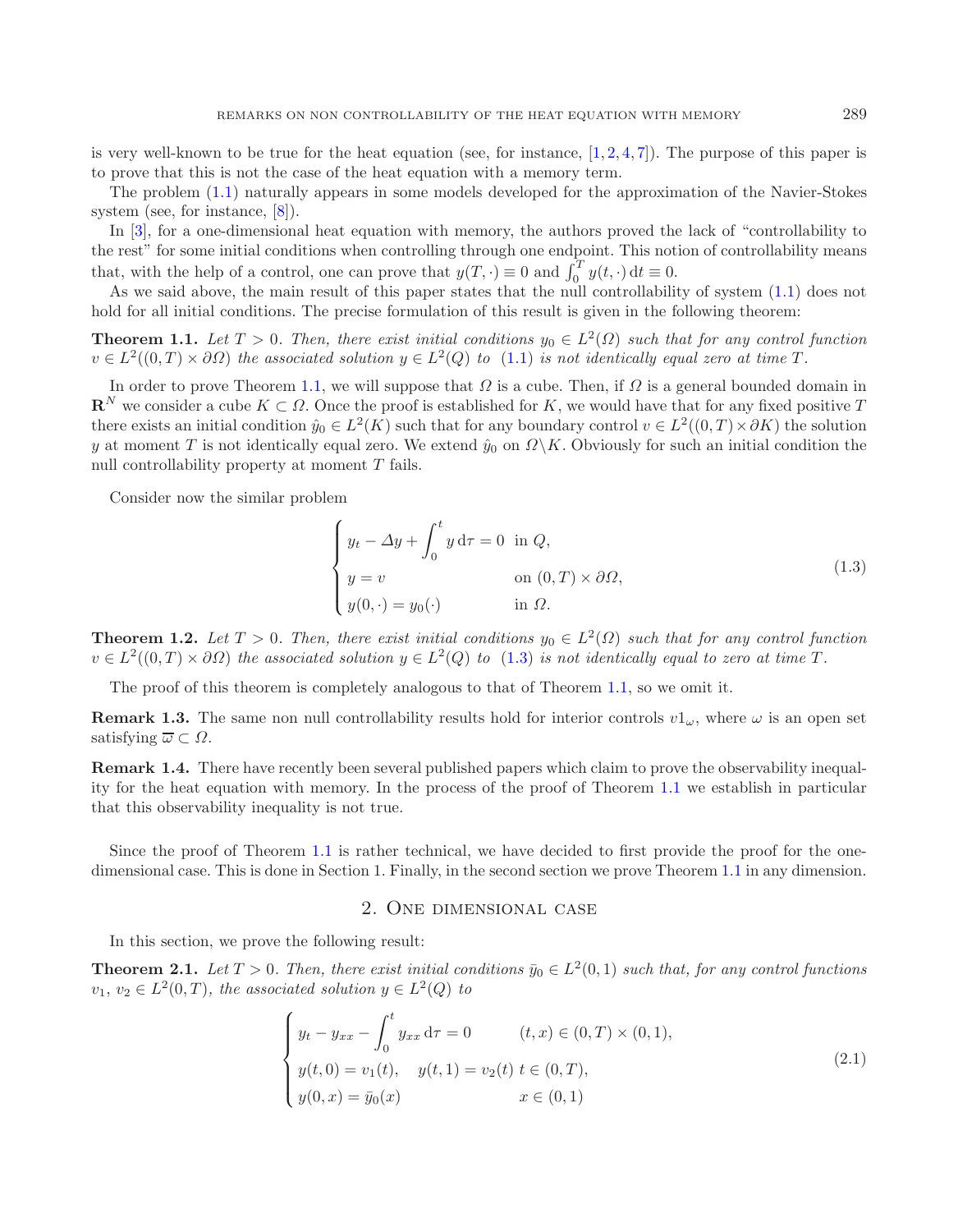*satisfies*

<span id="page-2-0"></span>
$$
y(T, \cdot) \neq 0 \quad \text{in } (0, 1). \tag{2.2}
$$

*Proof.* Let us introduce the adjoint system associated to our control problem  $(2.1)$ :

$$
\begin{cases}\n-\varphi_t - \varphi_{xx} - \int_t^T \varphi_{xx} d\tau = 0 \ (t, x) \in (0, T) \times (0, 1), \\
\varphi(t, 0) = 0, \quad \varphi(t, 1) = 0 \qquad t \in (0, T), \\
\varphi(T, x) = \varphi_T(x) \qquad x \in (0, 1),\n\end{cases}
$$
\n(2.3)

<span id="page-2-1"></span>for  $\varphi_T \in L^2(0,1)$ . It is very well-known by now (see, for instance, [\[7\]](#page-12-4) or [\[5\]](#page-12-7)) that the null controllability of system  $(2.1)$  with  $L^2$ -controls depending continuously on  $y_0$  is equivalent to the following observability inequality:

$$
\int_0^1 |\varphi(0, x)|^2 dx \le C_{obs} \int_0^T (|\varphi_x(t, 0)|^2 + |\varphi_x(t, 1)|^2) dt.
$$

Our goal in this proof is to construct, for all sufficiently large M, a sequence of solutions  $\{\varphi^M\}$  of [\(2.3\)](#page-2-0) such at  $\|\varphi^M\|$ , all zequent of  $M$  and the quantity that  $\|\varphi^M\|_{t=0}\|_{L^2(0,1)}$  is estimated from below by  $C/M^2$  for some C independent of M and the quantity

$$
\left(\|\varphi^M_{x|x=0}\|^2_{L^2(0,T)}+\|\varphi^M_{x|x=1}\|^2_{L^2(0,T)}\right)^{1/2}
$$

is estimated from above by  $C/M^3$  for some (maybe different)  $C > 0$  independent of M. Then, based on the properties of this sequence, we will construct an initial condition  $\bar{y}_0 \in L^2(0, 1)$  such that system  $(2.1)$  is not null controllable.

First, let

<span id="page-2-2"></span>
$$
w_j(x) := \sin(j\pi x) \ x \in (0, 1), \ \lambda_j = (j\pi)^2, \ \forall j \in \mathbf{N}_* := \mathbf{N} \setminus \{0\}
$$
 (2.4)

be the eigenfunctions and eigenvalues of the Laplace operator with the Dirichlet boundary conditions in  $(0, 1)$ :

$$
\begin{cases}\n-\Delta w_j = \lambda_j w_j \text{ in } (0,1), \\
w_j(0) = w_j(1) = 0.\n\end{cases}
$$

Let us write

$$
\varphi_T(x) = \sum_{j \ge 1} \beta_j w_j(x) \quad \forall x \in (0, 1)
$$

for a sequence  $\{\beta_j\}_{j\geq 1} \in \ell^2 := \{\{y_j\} \in \mathbb{R}^N : \sum_{j \in \mathbb{N}_*} |y_j|^2 < +\infty\}.$ <br>The solution (a of (2.3) can be written as follows: The solution  $\varphi$  of [\(2.3\)](#page-2-0) can be written as follows:

$$
\varphi(t,x) = \sum_{j\geq 1} \alpha_j(t) w_j(x) \quad (t,x) \in (0,T) \times (0,1), \tag{2.5}
$$

where the function  $\alpha_i(t)$  satisfies

$$
\begin{cases}\n-\alpha_j'' + \lambda_j \alpha_j' - \lambda_j \alpha_j = 0 & \text{in } (0, T), \\
\alpha_j(T) = \beta_j, \ -\alpha_j'(T) + \lambda_j \alpha_j(T) = 0.\n\end{cases}
$$

That is to say,

$$
\alpha_j(t) = C_{1,j} e^{\mu_j^+(T-t)} + C_{2,j} e^{\mu_j^-(T-t)} \quad t \in (0,T),
$$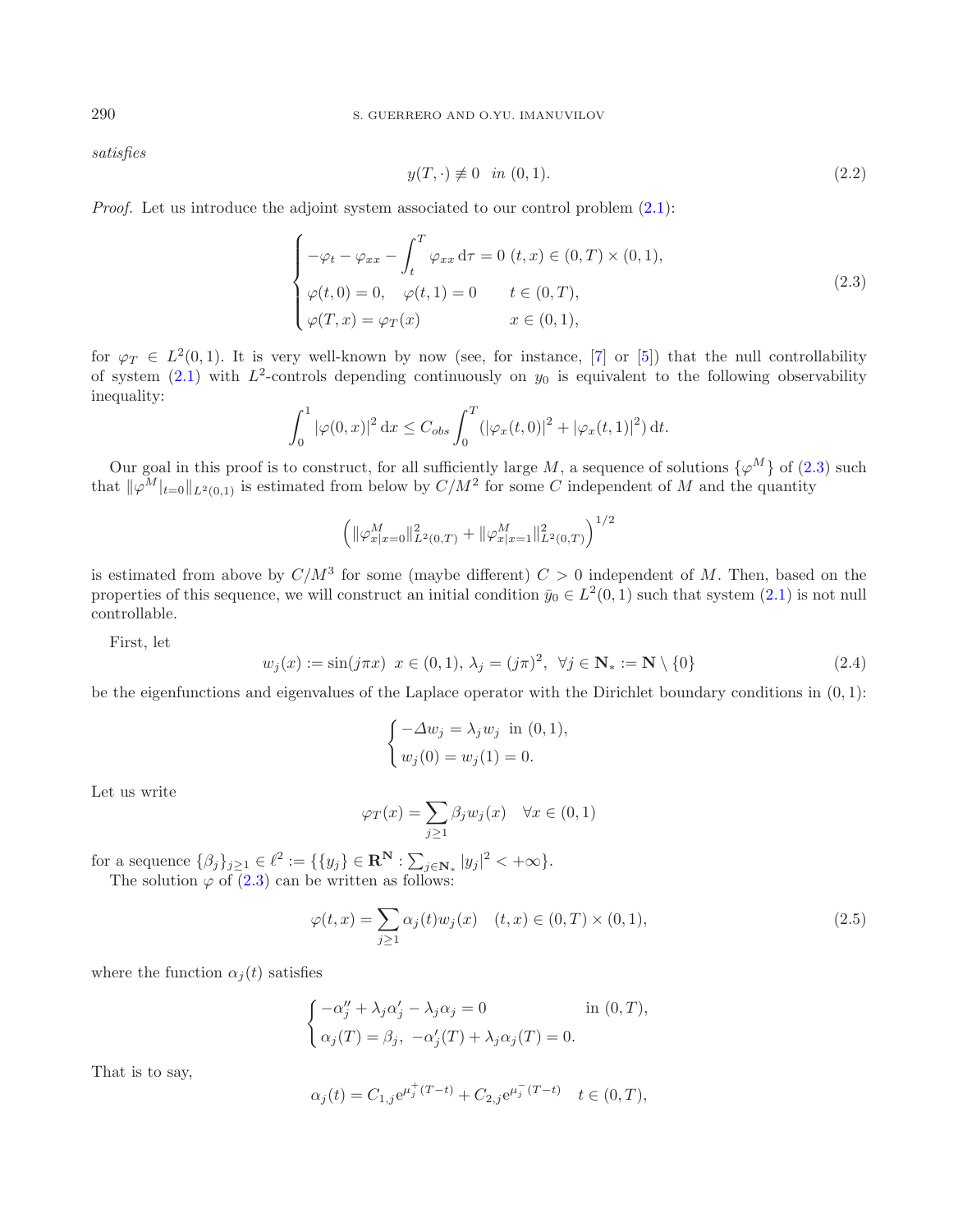<span id="page-3-2"></span>with

$$
\mu_j^{\pm} = -\frac{\lambda_j}{2} \mp \frac{\sqrt{\lambda_j^2 - 4\lambda_j}}{2} = \frac{\lambda_j}{2} \left( -1 \mp \sqrt{1 - 4/\lambda_j} \right)
$$

<span id="page-3-1"></span>and

$$
C_{1,j} = \beta_j \frac{\mu_j^- + \lambda_j}{\mu_j^- - \mu_j^+} = \beta_j \frac{1 + \sqrt{1 - 4/\lambda_j}}{2\sqrt{1 - 4/\lambda_j}}, \ C_{2,j} = \beta_j \frac{\mu_j^+ + \lambda_j}{\mu_j^+ - \mu_j^-} = \beta_j \frac{-1 + \sqrt{1 - 4/\lambda_j}}{2\sqrt{1 - 4/\lambda_j}}.
$$
 (2.6)

Observe that  $\mu_j^+$  gives faith of the parabolic character of this equation since it tends to  $-\infty$ , while  $\mu_j^-$  represents a completely different type of behavior  $(\mu_j^- \to -1$  when  $j \to +\infty)$ .

With this notation, the integral

$$
\int_0^1 |\varphi(0, x)|^2 \, \mathrm{d}x
$$

<span id="page-3-0"></span>is given by

$$
\int_0^1 \left| \sum_{j\geq 1} \left( C_{1,j} e^{\mu_j^+ T} + C_{2,j} e^{\mu_j^- T} \right) w_j(x) \right|^2 dx = \frac{1}{2} \sum_{j\geq 1} \left( C_{1,j} e^{\mu_j^+ T} + C_{2,j} e^{\mu_j^- T} \right)^2, \tag{2.7}
$$

thanks to the orthogonality of the eigenfunctions in  $L^2(0,1)$  and the fact that  $||w_j||^2_{L^2(0,1)} = 1/2$ .

On the other hand, the term

$$
\int_0^T e^{2(T-t)} \left( |\varphi_x(t,0)|^2 + |\varphi_x(t,1)|^2 \right) dt
$$

is given by

$$
\pi^{2} \int_{0}^{T} \left( g \sum_{j\geq 1} j \left( C_{1,j} e^{(1+\mu_{j}^{+})(T-t)} + C_{2,j} e^{(1+\mu_{j}^{-})(T-t)} \right) \right)^{2} dt + \pi^{2} \int_{0}^{T} \left( \sum_{j\geq 1} (-1)^{j} j \left( C_{1,j} e^{(1+\mu_{j}^{+})(T-t)} + C_{2,j} e^{(1+\mu_{j}^{-})(T-t)} \right) \right)^{2} dt.
$$
\n(2.8)

Of course, it is equivalent to estimate [\(2.8\)](#page-3-0) or  $\|\varphi_{x|x=0}\|_{L^2(0,T)}^2 + \|\varphi_{x|x=1}\|_{L^2(0,T)}^2$  but we have chosen to esti-mate [\(2.8\)](#page-3-0) since the term  $e^{2(T-t)}$  will somehow simplify the computations.

The idea of the proof is to find a particular choice of  $\{\beta_j\}$  so that the ratio between [\(2.7\)](#page-3-1) and [\(2.8\)](#page-3-0) is large enough. Let's make this choice so that just a finite number of  $\beta_j$ 's will be different from zero. In fact, let M be a large entire parameter; we take

$$
\beta_j = 0
$$
 for all  $j \notin \{12M + 2k : k \in \mathbb{N}, 1 \le k \le 6\}.$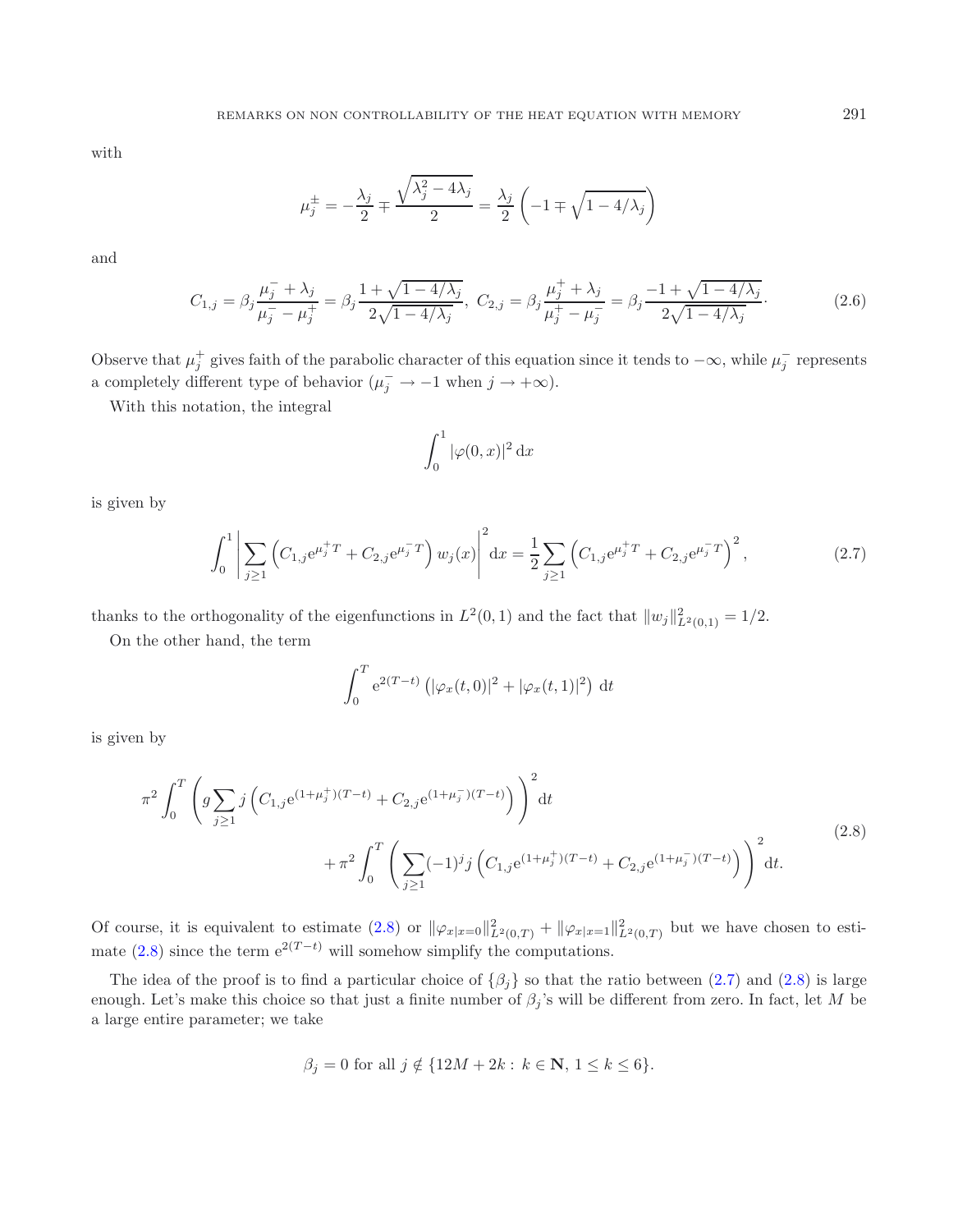## **Estimate from above of [\(2.8\)](#page-3-0)**

A direct computation shows that we can estimate  $(2.8)$  by  $A := A_1 + A_2$ , where

$$
A_1 := 4\pi^2 \int_0^T \left( \sum_{\substack{j=12M+2k,\\k=1}}^6 jC_{1,j} e^{(1+\mu_j^+)(T-t)} \right)^2 dt
$$
 (2.9)

and

$$
A_2 := 4\pi^2 \int_0^T \left( \sum_{\substack{j=12M+2k,\\k=1}}^6 jC_{2,j} e^{(1+\mu_j^-)(T-t)} \right)^2 dt.
$$
 (2.10)

We give an estimate of the first and of the second term separately:

• Estimate of  $A_1$ . Taking into account the expression of the eigenvalues and using the notation

<span id="page-4-2"></span>
$$
(k-3/2)! = (k-3/2)(k-5/2)...1/2 \quad \forall k \ge 2 \quad \text{and} \quad (-1/2)! = 1,
$$

we find

$$
\exp\{(1+\mu_j^+)(T-t)\} = \exp\{-\lambda_j(T-t)\} \exp\left\{(T-t)\left(1+\sum_{k\geq 1} \frac{(k-3/2)!}{k!} \left(\frac{4}{\lambda_j}\right)^{k-1}\right)\right\}
$$
  
:= 
$$
\exp\{(2-\lambda_j)(T-t)\} \exp\{(T-t)B_j\},
$$
 (2.11)

where  $B_j$  goes to zero (like  $j^{-2}$ ) as j goes to infinity.

<span id="page-4-0"></span>We can rewrite  $A_1$  as follows:

<span id="page-4-1"></span>
$$
A_1 = 4\pi^2 \int_0^T e^{(4-288M^2\pi^2)(T-t)} g_M(t) dt,
$$
\n(2.12)

where  $g_M(t) = f_M(t)^2$ ,  $\forall t \in [0, T]$  and  $f_M$  is defined as follows:

$$
f_M(t) = \sum_{k=1}^{6} (12M + 2k)C_{1,12M+2k} \exp\{(-(48kM + 4k^2)\pi^2 + B_{12M+2k})(T - t)\}.
$$
 (2.13)

Let us now impose the following seven conditions:

$$
g_M(T) = g'_M(T) = g''_M(T) = g'''_M(T) = g^IV_M(T) = g^V_M(T) = g^V_M(T) = 0.
$$
\n(2.14)

These conditions are fulfilled just by imposing four linear equations (which correspond to  $f_M(T) = f'_M(T)$  =  $f''(T) - f'''(T) - 0$ ).  $f''_M(T) = f'''_M(T) = 0$ :

$$
\begin{cases} \sum_{k=1}^{6} (12M + 2k)C_{1,12M+2k}((48kM + 4k^2)\pi^2 - B_{12M+2k})^{\ell} = 0, \\ \text{for every } \ell = 0, 1, 2, 3. \end{cases}
$$
(2.15)

Here we have four linear equations and six unknowns  ${C_{1,12M+2k}}_{k=1}^6$ . Hence the set of nontrivial solutions of (2.15) is nonempty. Moreover, since (2.15) is a linear homogenoous system, we can choose a nontrivial of  $(2.15)$  is nonempty. Moreover, since  $(2.15)$  is a linear homogeneous system, we can choose a nontrivial solution  ${C_{1,12+2k}}_{k=1}^6$  which is bounded independently of M.

<span id="page-4-3"></span>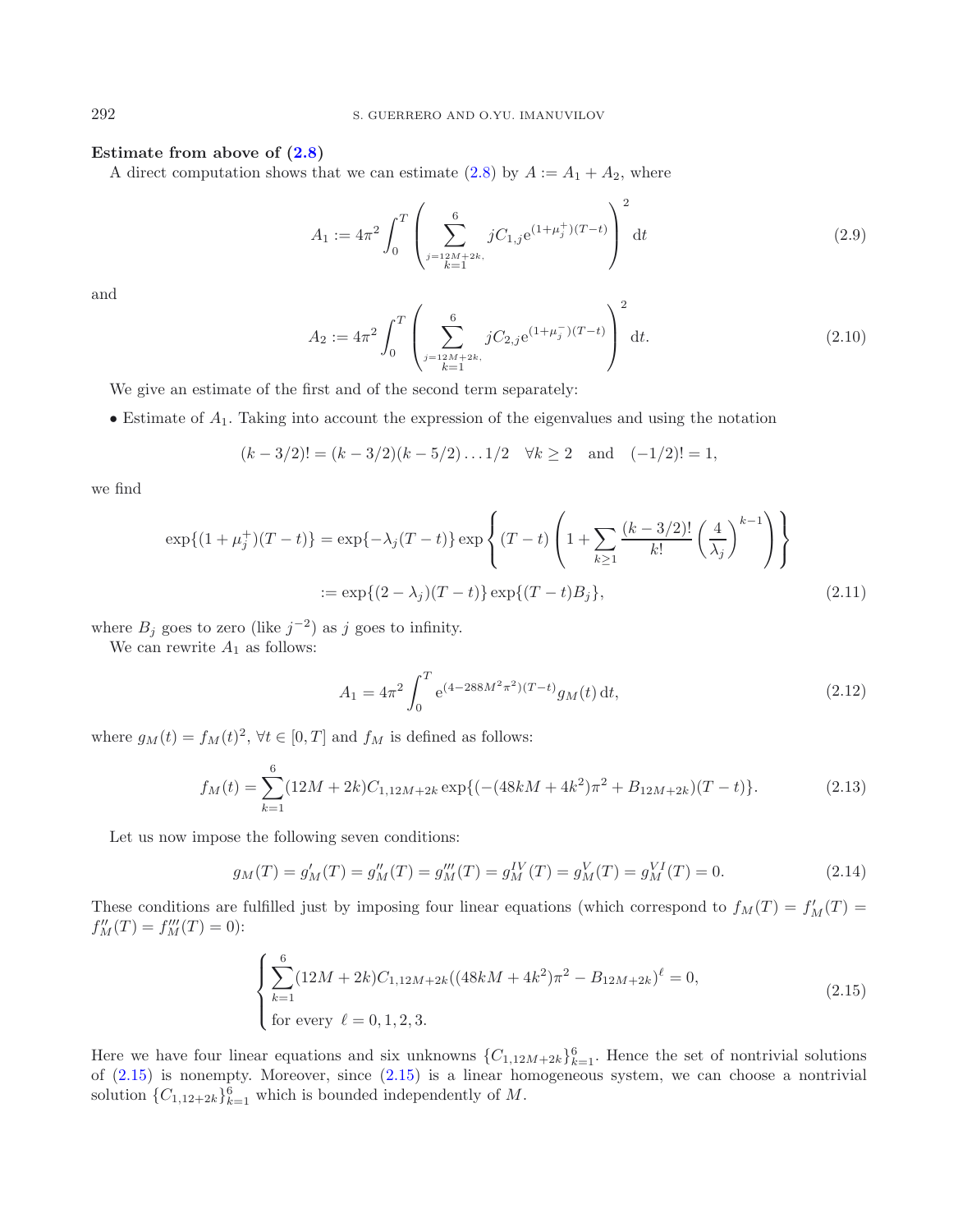Then, from [\(2.14\)](#page-4-1) and using some integrations by parts, we have that

<span id="page-5-0"></span>
$$
\int_0^T e^{(4-288M^2\pi^2)(T-t)} g_M(t) dt = \sum_{\ell=0}^6 \frac{e^{(4-288M^2\pi^2)T}}{(4-288M^2\pi^2)^{\ell+1}} g_M^{(\ell)}(0) - \int_0^T \frac{e^{(4-288M^2\pi^2)(T-t)}}{(4-288M^2\pi^2)^7} g_M^{(6)}(t) dt.
$$

Observe that the  $\ell$ th derivative of the function  $g_M$  is estimated by  $M^{2+\ell}$  for all  $\ell \in \mathbb{N}$ . The conclusion is that the term  $(2.12)$  is estimated by  $1/M^6$ .

<span id="page-5-1"></span>• Estimate of  $A_2$ . We develop in power series for j large enough:

$$
C_{2,j} = \frac{\beta_j}{2} \left( 1 - (1 - 4/\lambda_j)^{-1/2} \right) = -\frac{\beta_j}{2} \sum_{k \ge 1} \frac{(k - 1/2)!}{k!} \left( \frac{4}{\lambda_j} \right)^k,
$$
\n(2.16)

and

<span id="page-5-2"></span>
$$
e^{(1+\mu_j^-)(T-t)} = \exp\left\{ \left(1 - \frac{\lambda_j}{2} + \frac{\lambda_j}{2} \left(1 - \sum_{k\geq 1} \frac{(k-3/2)!}{2(k!)} \left(\frac{4}{\lambda_j}\right)^k\right)\right) (T-t)\right\}.
$$

<span id="page-5-3"></span>Observe that, since  $j$  is large enough we can suppose in particular that

$$
\frac{T-t}{(\pi j)^2} < 1 \quad \forall t \in [0, T]
$$

and so we obtain

$$
e^{(1+\mu_j^{-})(T-t)} = 1 - \frac{T-t}{\lambda_j} + O(\lambda_j^{-2}).
$$
\n(2.17)

From the previous expressions [\(2.16\)](#page-5-0) and [\(2.17\)](#page-5-1) and the fact that  $\lambda_j = (\pi j)^2$ , the jth term in the expression of  $A_2$  (see (2.10)) is given by  $A_2$  (see  $(2.10)$ ) is given by

$$
-j\beta_j \left(\frac{1}{\pi^2 j^2} + \frac{3 - (T - t)}{\pi^4 j^4} + O(\lambda_j^{-3})\right). \tag{2.18}
$$

We impose that

$$
\sum_{k=1}^{6} \frac{\beta_{12M+2k}}{12M+2k} = 0.
$$
\n(2.19)

Thanks to  $(2.6)$ , this equation reads

$$
\sum_{k=1}^{6} \frac{C_{1,12M+2k}\sqrt{1-4/\lambda_{12M+2k}}}{(12M+2k)(1+\sqrt{1-4/\lambda_{12M+2k}})} = 0,
$$

where we recall that  $\lambda_j = (\pi j)^2$ . Together with equations [\(2.15\)](#page-4-0), this gives a linear homogeneous system of five equations with six unknowns. Since we have supposed that  ${C_{1,12M+2k}}_{k=1}^6$  are bounded independently of M,<br>it is easy to see from the expression of  $C_{k-1}$  (see (2.6)) that  $f_{0,000}$  (6) are also bounded independent it is easy to see from the expression of  $C_{1,j}$  (see [\(2.6\)](#page-3-2)) that  $\{\beta_{12M+2k}\}_{k=1}^6$  are also bounded independently of M. Consequently taking into account the definition of  $A_2$  (see (2.10)) and (2.18), we have M. Consequently, taking into account the definition of  $A_2$  (see  $(2.10)$ ) and  $(2.18)$ , we have

$$
A_2 = 2 \int_0^T \left( \sum_{\substack{j=12M+2k, \\ k=1}}^6 j \beta_j \left( \frac{1}{\pi^2 j^2} + \frac{3 - (T - t)}{\pi^4 j^4} + O(\lambda_j^{-3}) \right) \right)^2 dt.
$$

Then, using  $(2.19)$ , we get

$$
A_2 = 2 \int_0^T \left( \sum_{\substack{j=12M+2k, \\ k=1}}^6 j \beta_j \left( \frac{3 - (T - t)}{\pi^4 j^4} + O(\lambda_j^{-3}) \right) \right)^2 dt,
$$

which implies that  $A_2$  is estimated by  $1/M^6$ .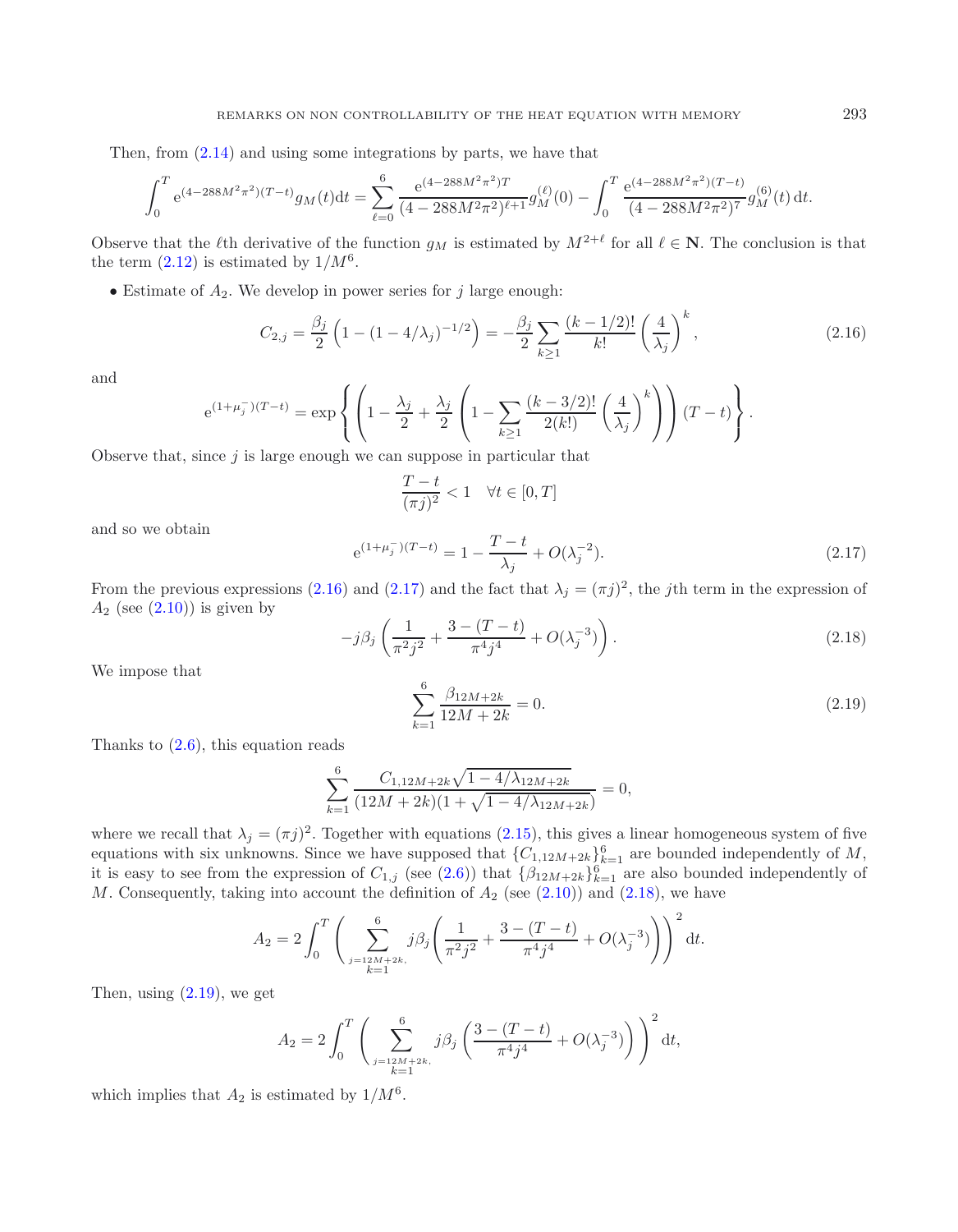# **Estimate from below of [\(2.7\)](#page-3-1)**

One can estimate from below the term [\(2.7\)](#page-3-1) as follows:

$$
I = \frac{1}{2} \sum_{j\geq 1} \left( C_{1,j} e^{\mu_j^+ T} + C_{2,j} e^{\mu_j^- T} \right)^2 = \frac{1}{2} \sum_{k=1}^6 \left( C_{1,12M+2k} e^{\mu_{12M+2k}^+ T} + C_{2,12M+2k} e^{\mu_{12M+2k}^- T} \right)^2
$$
  
\n
$$
\geq \frac{1}{2} \sum_{k=1}^6 \left( -3C_{1,12M+2k}^2 e^{2\mu_{12M+2k}^+ T} + \frac{3C_{2,12M+2k}^2}{4} e^{2\mu_{12M+2k}^- T} \right)
$$
  
\n
$$
= \frac{1}{2} \sum_{k=1}^6 \left( -3C_{1,12M+2k}^2 e^{2\mu_{12M+2k}^+ T} + \frac{3\beta_{12M+2k}^2}{4} \left( \frac{\mu_{12M+2k}^+ + \lambda_{12M+2k}^+}{\mu_{12M+2k}^+ - \mu_{12M+2k}^-} \right)^2 e^{2\mu_{12M+2k}^- T} \right). \tag{2.20}
$$

Observe that, from [\(2.16\)](#page-5-0) and the fact that  $\mu_j^- \to -1$  as  $j \to +\infty$ , we have that

<span id="page-6-0"></span>
$$
\inf_{1 \le k \le 6} \left( \frac{\mu_{12M+2k}^+ + \lambda_{12M+2k}}{\mu_{12M+2k}^+ - \mu_{12M+2k}^-} \right)^2 \ge \frac{C}{M^4},
$$

for some  $C > 0$  independent of M, while  $C_{1,12M+2k}^2 e^{2\mu_{12M+2k}^+T}$  can be estimated by  $\widehat{C}e^{-M^2T}$ . Consequently,

<span id="page-6-1"></span>
$$
I \ge \frac{\widetilde{C}}{M^4},
$$

with  $\widetilde{C} > 0$  independent of M. That is to say, we have

$$
\|\varphi^M(0,\cdot)\|_{L^2(0,1)}^2 \ge \frac{C_0}{M^4},\tag{2.21}
$$

where  $C_0 > 0$  is independent of M.

#### **Construction of the initial condition**

Finally, we construct an initial condition  $\bar{y}_0 \in L^2(0,1)$  such that the null controllability of  $(1.1)$  does not hold. In fact, from [\(2.7\)](#page-3-1) and [\(2.21\)](#page-6-0) we deduce the existence of  $k_0 \in \{1, 2, 3, 4, 6\}$  such that

$$
\frac{1}{2} \left( C_{1,12M+2k_0} e^{\mu_{12M+2k_0}^+ T} + C_{2,12M+2k_0} e^{\mu_{12M+2k_0}^- T} \right)^2 \ge \frac{C_0}{6M^4}.
$$
\n(2.22)

Then, we define

$$
\bar{y}_0 = \sum_{\ell \ge 1} \frac{1}{\ell^{3/4}} w_{12\ell + 2k_0} \in L^2(0, 1)
$$

(recall that the eigenfunction  $w_j$  was defined in [\(2.4\)](#page-2-1)). Let us prove that for any  $v_1, v_2 \in L^2(0,T)$ , the solution y of

$$
\begin{cases}\ny_t - y_{xx} - \int_0^t y_{xx} d\tau = 0 & (t, x) \in Q, \\
y(t, 0) = v_1(t), & y(t, 1) = v_2(t) \ t \in (0, T), \\
y(0, x) = \bar{y}_0(x) & x \in (0, 1)\n\end{cases}
$$
\n(2.23)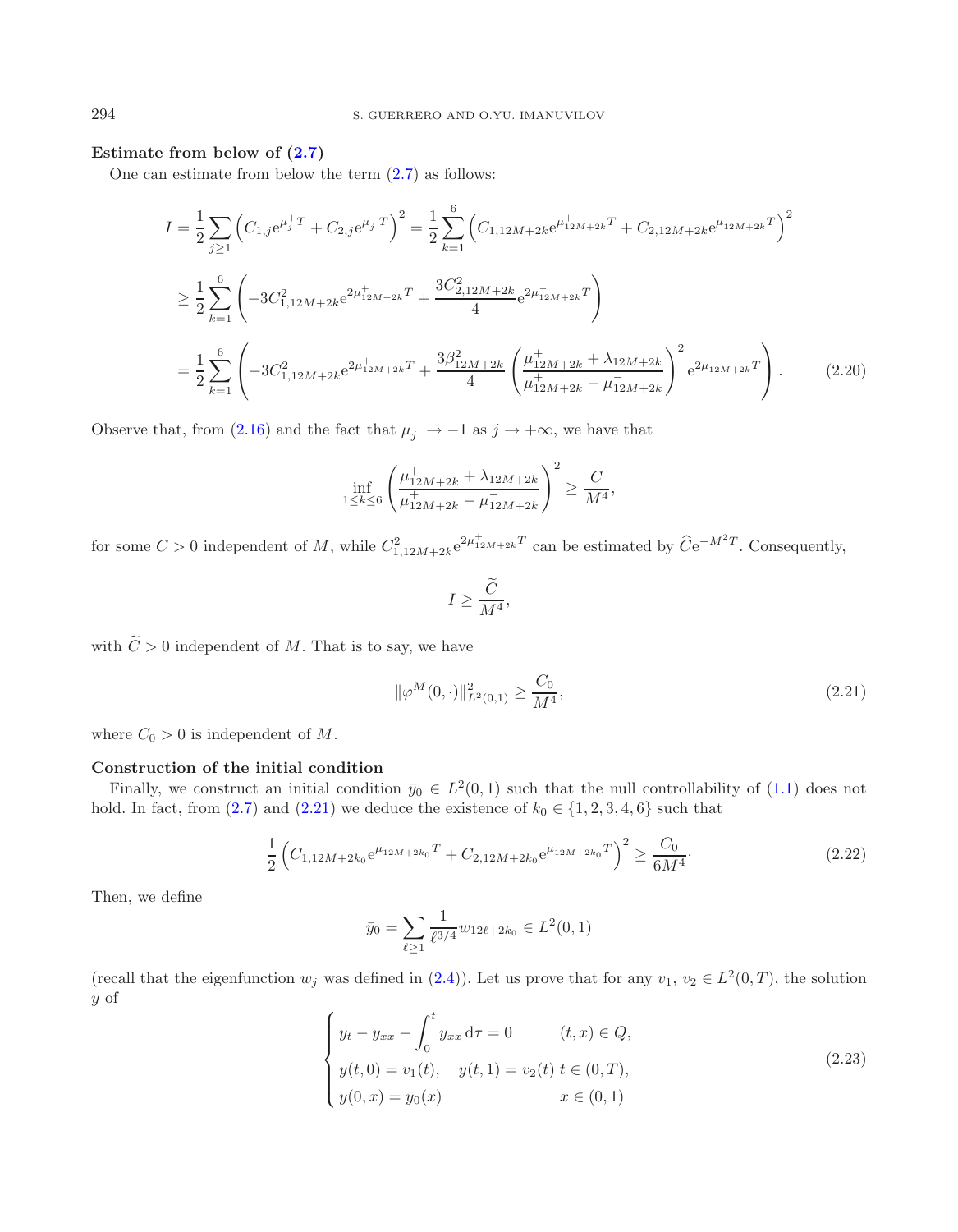<span id="page-7-0"></span>satisfies  $y(T, \cdot) \neq 0$ . Arguing by contradiction, let  $v_1, v_2 \in L^2(0,T)$  be such that  $y(T, x) = 0$  for all  $x \in (0,1)$ . Then, by duality with  $\varphi^M$ , we have

$$
\int_0^1 \varphi^M(0, x) \bar{y}_0(x) dx + \int_0^T v_1(t) \varphi_x^M(t, 0) dx + \int_0^T \left( \int_0^t v_1(s) ds \right) \varphi_x^M(t, 0) dt - \int_0^T v_2(t) \varphi_x^M(t, 1) dx + \int_0^T \left( \int_0^t v_2(s) ds \right) \varphi_x^M(t, 1) dt = 0.
$$
\n(2.24)

From the previous choice of  $\bar{y}_0$  and [\(2.22\)](#page-6-1), we have that

<span id="page-7-1"></span>
$$
\left| \int_0^1 \varphi^M(0, x) \,\overline{y}_0(x) \,\mathrm{d}x \right| \ge \frac{C_1}{M^{11/4}}.
$$

Finally, since the term in  $(2.8)$  is estimated by  $C/M^6$ , we have that

$$
\left| \int_0^T v_1(t) \, \varphi_x^M(t,0) \, dx + \int_0^T \left( \int_0^t v_1(s) \, ds \right) \varphi_x^M(t,0) \, dt - \int_0^T v_2(t) \, \varphi_x^M(t,1) \, dx + \int_0^T \left( \int_0^t v_2(s) \, ds \right) \varphi_x^M(t,1) \, dt \right| \le \frac{C}{M^3}.
$$

This contradicts identity [\(2.24\)](#page-7-0) by taking M large enough.

This ends the proof of Theorem [2.1](#page-1-3) in dimension 1.

# 3. *<sup>N</sup>*-dimensional case

<span id="page-7-2"></span>As explained in the introduction, it suffices to prove the desired result when  $\Omega$  is a cube:

 $\Omega := \{(x_1, \ldots, x_N) \in \mathbf{R}^N : 0 < x_k < 1, 1 \le k \le N\}.$ 

Let us introduce the adjoint system associated to our control problem  $(1.1)$ :

$$
\begin{cases}\n-\varphi_t - \Delta \varphi - \int_t^T \Delta \varphi \, d\tau = 0 & \text{in } (0, T) \times \Omega, \\
\varphi = 0 & \text{on } (0, T) \times \partial \Omega, \\
\varphi(T, \cdot) = \varphi_T(\cdot) & \text{in } \Omega,\n\end{cases}
$$
\n(3.1)

for  $\varphi_T \in L^2(\Omega)$ .

Similarly to the 1-D case, let

$$
w_{\mathbf{j}}(x) := \prod_{k=1}^{N} \sin(j_k \pi x_k) \ x_k \in (0,1), \ \lambda_{\mathbf{j}} = \pi^2 \sum_{k=1}^{N} j_k^2 = \pi^2 |\mathbf{j}|^2, \ \forall \mathbf{j} = (j_1, \dots, j_N) \in \mathbf{N}_*^N
$$
(3.2)

be the eigenfunctions and eigenvalues of the Laplace operator with zero Dirichlet boundary conditions in Ω:

$$
\begin{cases}\n-\Delta w_j = \lambda_j w_j & \text{in } \Omega, \\
w_j = 0 & \text{on } \partial \Omega.\n\end{cases}
$$

Let us write

$$
\varphi_T(x) = \sum_{\mathbf{j} \in \mathbf{N}_*^N} \beta_{\mathbf{j}} w_{\mathbf{j}}(x) \quad \forall x \in \Omega
$$

for a sequence  $\{\beta_j\}_{j \in \mathbb{N}^N_*} \in \ell^2$ .

 $\Box$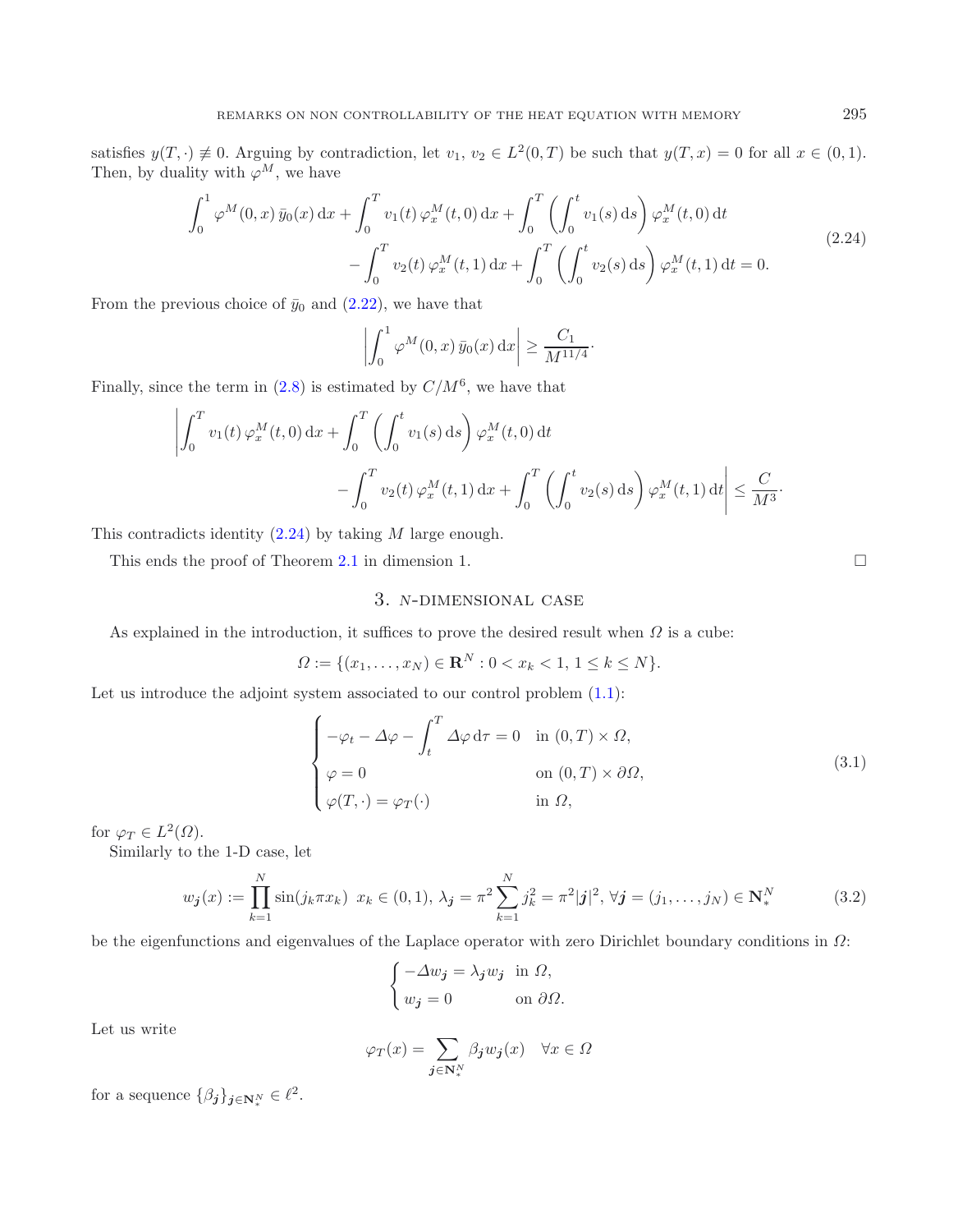The solution  $\varphi$  of [\(3.1\)](#page-7-1) can be written as follows:

$$
\varphi(t,x) = \sum_{\mathbf{j} \in \mathbf{N}_*^N} \alpha_{\mathbf{j}}(t) w_{\mathbf{j}}(x) \quad (t,x) \in (0,T) \times \Omega,
$$
\n(3.3)

where  $\alpha_{\boldsymbol{j}}$  satisfies

$$
\begin{cases}\n-\alpha_j'' + \lambda_j \alpha_j' - \lambda_j \alpha_j = 0 & \text{in } (0, T), \\
\alpha_j(T) = \beta_j, \ -\alpha_j'(T) + \lambda_j \alpha_j(T) = 0.\n\end{cases}
$$

That is to say,

<span id="page-8-1"></span>
$$
\alpha_{\bm{j}}(t) = C_{1,\bm{j}} e^{\mu_{\bm{j}}^{+}(T-t)} + C_{2,\bm{j}} e^{\mu_{\bm{j}}^{-}(T-t)} \quad t \in (0,T),
$$

with

$$
\mu_j^{\pm} = -\frac{\lambda_j}{2} \mp \frac{\sqrt{\lambda_j^2 - 4\lambda_j}}{2} = \frac{\lambda_j}{2} \left( -1 \mp \sqrt{1 - 4/\lambda_j} \right) \tag{3.4}
$$

and

$$
C_{1,\mathbf{j}} = \beta_{\mathbf{j}} \frac{\mu_{\mathbf{j}}^{-} + \lambda_{\mathbf{j}}}{\mu_{\mathbf{j}}^{-} - \mu_{\mathbf{j}}^{+}} = \beta_{\mathbf{j}} \frac{1 + \sqrt{1 - 4/\lambda_{\mathbf{j}}}}{2\sqrt{1 - 4/\lambda_{\mathbf{j}}}}, \ C_{2,\mathbf{j}} = \beta_{\mathbf{j}} \frac{\mu_{\mathbf{j}}^{+} + \lambda_{\mathbf{j}}}{\mu_{\mathbf{j}}^{+} - \mu_{\mathbf{j}}^{-}} = \beta_{\mathbf{j}} \frac{-1 + \sqrt{1 - 4/\lambda_{\mathbf{j}}}}{2\sqrt{1 - 4/\lambda_{\mathbf{j}}}}.
$$

Again,  $\mu_j^+$  goes to  $-\infty$  as  $|j| \to +\infty$ , while  $\mu_j^-$  tends to  $-1$  when  $|j| \to +\infty$ .

With this notation, the quantity  $\|\varphi(0, \cdot)\|_{L^2(\Omega)}^2$  is given by

$$
\int_{\Omega} \left| \sum_{\mathbf{j} \in \mathbf{N}_{*}^{N}} \left( C_{1,\mathbf{j}} e^{\mu_{\mathbf{j}}^{+}T} + C_{2,\mathbf{j}} e^{\mu_{\mathbf{j}}^{-}T} \right) w_{\mathbf{j}}(x) \right|^{2} dx = \frac{1}{2^{N}} \sum_{\mathbf{j} \in \mathbf{N}_{*}^{N}} \left( C_{1,\mathbf{j}} e^{\mu_{\mathbf{j}}^{+}T} + C_{2,\mathbf{j}} e^{\mu_{\mathbf{j}}^{-}T} \right)^{2}, \tag{3.5}
$$

thanks to the orthogonality of the eigenfunctions in  $L^2(\Omega)$  and the identity  $||w_j||^2_{L^2(\Omega)} = 1/2^N$  for all  $j \in \mathbb{N}^N_*$ .<br>Consider the quantity

Consider the quantity

$$
\left\| e^{T-t} \frac{\partial \varphi}{\partial n} \right\|_{L^2((0,T)\times \partial \Omega)}^2
$$

Using  $(2.5)$ , this norm is given by

$$
\frac{\pi^2}{2^{N-1}} \int_0^T \sum_{i=1}^N \sum_{\substack{j_k=1 \ j_k \neq i}}^{\infty} \left( \sum_{j_i=1}^{\infty} j_i (C_{1,j} e^{(1+\mu_j^+)(T-t)} + C_{2,j} e^{(1+\mu_j^-)(T-t)}) \right)^2 dt
$$
\n
$$
+ \frac{\pi^2}{2^{N-1}} \int_0^T \sum_{\substack{i=1 \ i_k \neq i}}^N \sum_{\substack{j_k=1 \ k \neq i}}^{\infty} \left( \sum_{j_i=1}^{\infty} j_i (-1)^{j_i} (C_{1,j} e^{(1+\mu_j^+)(T-t)} + C_{2,j} e^{(1+\mu_j^-)(T-t)}) \right)^2 dt.
$$
\n(3.6)

Here, we have used that for any  $i \in \{1, ..., N\}$  and any  $h, \ell \in \mathbb{N}_{*}^{N-1}$  we have

$$
\int_{x_i=0} \prod_{\substack{k=1 \ m \neq i}}^N \prod_{\substack{m=1 \ k \neq i}}^N \sin(h_k \pi x_k) \sin(\ell_m \pi x_m) dx' = \begin{cases} 1/2^{N-1} & \text{if } \mathbf{h} = \mathbf{\ell}, \\ 0 & \text{otherwise,} \end{cases}
$$

and  $\cos(j_i \pi x_i)|_{x_i=1} = (-1)^{j_i}$ .

<span id="page-8-0"></span>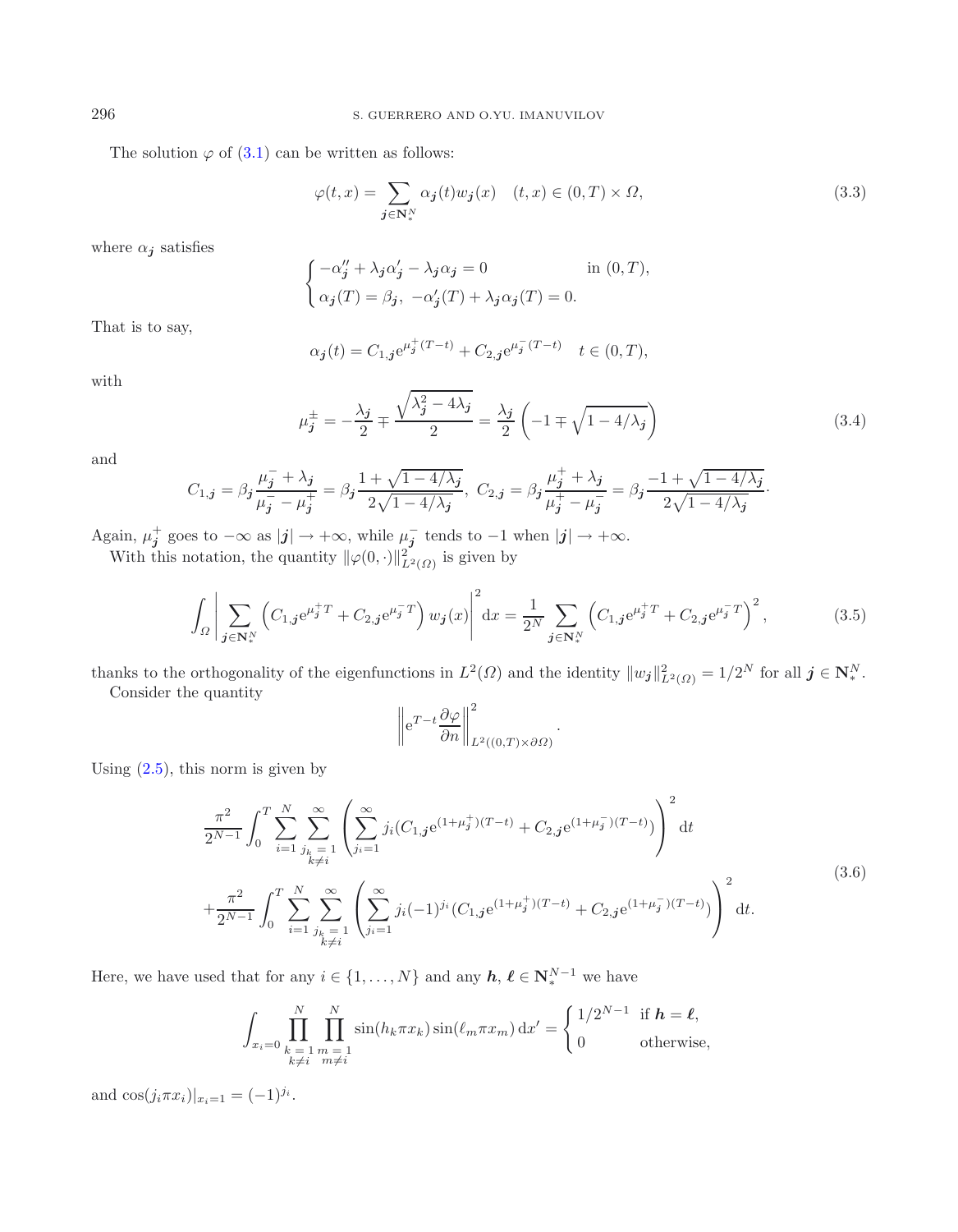Now, we choose only a finite number of  $C_{1,j}$ 's and  $C_{2,j}$ 's to be non-zero, so that the previous expression can be estimated by

$$
\frac{\pi^2}{2^{N-2}}(L_1 + L_2 + L_3 + L_4),
$$

where the terms  $L_i$  ( $1 \leq i \leq 4$ ) are given by

$$
L_1 = \int_0^T \sum_{i=1}^N \sum_{\mathbf{j_i}' \in \mathbb{N}_*^{N-1}} \left( \sum_{j_i=1}^\infty j_i C_{1,\mathbf{j}} e^{(1+\mu_\mathbf{j}^+)(T-t)} \right)^2 dt, \quad L_2 = \int_0^T \sum_{i=1}^N \sum_{\mathbf{j_i}' \in \mathbb{N}_*^{N-1}} \left( \sum_{j_i=1}^\infty j_i C_{2,\mathbf{j}} e^{(1+\mu_\mathbf{j}^-)(T-t)} \right)^2 dt
$$

and

$$
L_3 = \int_0^T \sum_{i=1}^N \sum_{\substack{j_i' \in \mathbb{N}_*^{N-1} \\ j_i' \in \mathbb{N}_*}} \left( \sum_{j_i=1}^\infty j_i (-1)^{j_i} C_{1,j} e^{(1+\mu_j^+)(T-t)} \right)^2 dt,
$$
  

$$
L_4 = \int_0^T \sum_{i=1}^N \sum_{\substack{j_i' \in \mathbb{N}_*^{N-1} \\ j_i = 1}} \left( \sum_{j_i=1}^\infty j_i (-1)^{j_i} C_{2,j} e^{(1+\mu_j^-)(T-t)} \right)^2 dt,
$$

<span id="page-9-0"></span>where, for each  $i \in \{1, \ldots, N\}$ , we have denoted

<span id="page-9-1"></span>
$$
j_i' := (j_1, \ldots, j_{i-1}, j_{i+1}, \ldots, j_N) \in \mathbb{N}_*^{N-1}.
$$

Let us start by taking

$$
C_{1,\boldsymbol{j}} = C_{2,\boldsymbol{j}} = 0 \text{ if } \exists i \in \{1,\ldots,N\} \text{ such that } j_i \text{ is odd.}
$$

Recall that  $\mathbf{j} = (j_1, \ldots, j_N)$ . This readily implies that  $L_1 = L_3$  and  $L_2 = L_4$ .

Let now  $M > 0$  be a sufficiently large even number and  $p \in \mathbb{N}$  (to be fixed). Then, we take

 $\beta_j = 0$  if there exists  $i \in \{1, ..., N\}$  such that  $j_i \notin X_{M,p} := \{M + 2k : k \in \mathbb{N}, 1 \leq k \leq p\}.$ 

### **Study of the terms**  $L_2 = L_4$

Let us take a closer look to  $L_2$ . For this, we develop in power series for  $|j|$  large enough (recall that  $\lambda_j =$  $\pi^2|j|^2)$ :

$$
C_{2,j} = \frac{\beta_j}{2} \left( 1 - (1 - 4/\lambda_j)^{-1/2} \right) = -\frac{\beta_j}{2} \sum_{k \ge 1} \frac{(k - 1/2)!}{k!} \left( \frac{4}{\lambda_j} \right)^k, \tag{3.7}
$$

and

$$
e^{(1+\mu_j^{-})(T-t)} = \exp\left\{ \left( 1 - \frac{\lambda_j}{2} + \frac{\lambda_j}{2} \left( 1 - \sum_{k \ge 1} \frac{(k-3/2)!}{2(k!)} \left( \frac{4}{\lambda_j} \right)^k \right) \right) (T-t) \right\}
$$

$$
= \exp\left\{ -(T-t) \sum_{k \ge 2} \frac{(k-3/2)!}{k!} \left( \frac{4}{\lambda_j} \right)^{k-1} \right\} = 1 - \frac{T-t}{\lambda_j} + O(\lambda_j^{-2}). \tag{3.8}
$$

From [\(3.7\)](#page-9-0) and [\(3.8\)](#page-9-1), the term  $C_{2,j}e^{(1+\mu_j^{-})}(T-t)$  is given, for  $|j|$  large enough, by

$$
C_{2,j}e^{(1+\mu_j^-)(T-t)} = -\beta_j \left(\frac{1}{\lambda_j} + \frac{3 - (T-t)}{\lambda_j^2} + R_j\right),\tag{3.9}
$$

where  $R_{\boldsymbol{j}} = O(1/\lambda_{\boldsymbol{j}}^3)$ .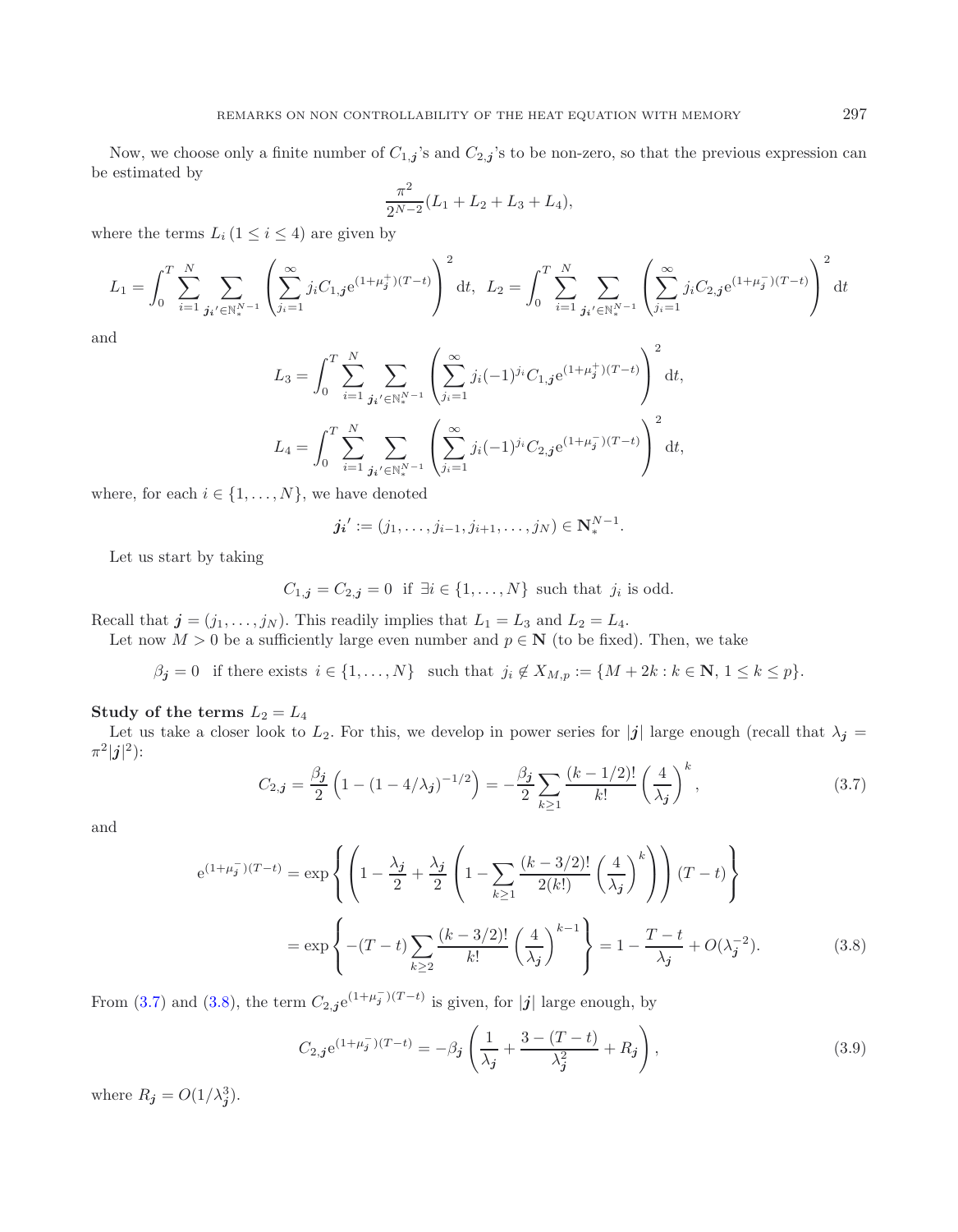Then, let us freeze  $i \in \{1, ..., N\}$  and impose the following  $p^{N-1}$  equations for the unknowns  $\beta_i$ :

<span id="page-10-0"></span>
$$
\sum_{j_i \in X_{M,p}} j_i \frac{\beta_j}{\lambda_j} = 0 \quad \forall j_i' \in X_{M,p}^{N-1}.
$$
\n(3.10)

Since this is done for each  $i \in \{1,\ldots,N\}$ , we have imposed  $Np^{N-1}$  equations. The linearity of system  $(3.10)$ allows us to choose  $\beta_j$  such that  $|\beta_j| \leq C$  with C independent of M.

Thus, coming back to the expression of  $L_2$ , we have

$$
L_2 = \int_0^T \sum_{i=1}^N \sum_{\substack{j_i' \in X_{M,p}^{N-1} \\ j_i \in X_{M,p}}} \left( \sum_{j_i \in X_{M,p}} j_i \beta_j \frac{3 - (T - t)}{\lambda_j^2} + j_i \beta_j R_j \right)^2 dt.
$$

Consequently,

<span id="page-10-1"></span>
$$
L_2 + L_4 \le \frac{C}{M^6},
$$

with C independent of M.

**Study of the terms**  $L_1 = L_3$ From the equation of  $\mu_j^+$  (see [\(3.4\)](#page-8-0)), we find

$$
\exp\{(1+\mu_j^+)(T-t)\} = \exp\{-\lambda_j(T-t)\} \exp\left\{(T-t)\left(1+\sum_{k\geq 1} \frac{(k-3/2)!}{k!} \left(\frac{4}{\lambda_j}\right)^{k-1}\right)\right\}
$$
  
:= 
$$
\exp\{(2-\lambda_j)(T-t)\} \exp\{(T-t)D_j\},
$$
 (3.11)

where  $D_j$  goes to zero (like  $|j|^{-2}$ ) as  $|j|$  goes to infinity. With this, the expression of  $L_1$  is given by

$$
\sum_{i=1}^{N} \sum_{\substack{j'_i \in X_{M,p}^{N-1}}} \int_0^T \exp\{(4 - 2NM^2\pi^2)(T-t)\} g_{M,i,j}(t) \, \mathrm{d}t,\tag{3.12}
$$

where, for each  $i \in \{1, ..., N\}$  and each  $j'_i \in X^{N-1}_{M,p}$ , we have denoted  $g_{M,i,j} := (f_{M,i,j})^2$  with

$$
f_{M,i,j}(t) = \sum_{j_i \in X_{M,p}} j_i C_{1,j} \exp \left\{ \left( -2\pi^2 (|j|^2 - NM^2) + D_j \right) (T - t) \right\}.
$$

As in the one dimensional case, for every  $i \in \{1, ..., N\}$  and every  $j_i' \in X_{M,p}^{N-1}$ , we require the functions  $g_{M,i,j}$  to satisfy

$$
g_{M,i,j}^{(h)}(T) = 0 \quad \forall 0 \le h \le 6.
$$

From the definition of  $g_{M,i,j}$ , these conditions are satisfied as long as

$$
f_{M,i,j}^{(h)}(T) = 0 \quad \forall 0 \le h \le 3. \tag{3.13}
$$

We have thus imposed  $4Np^{N-1}$  equations here.

Then, integrating by parts in  $(3.12)$ , we find the following expression for  $L_1$ :

$$
\sum_{i=1}^{N} \sum_{\boldsymbol{j_i'} \in X^{N-1}_{M,p}} \left( \sum_{h=0}^{6} \frac{\exp\{(4-2NM^2\pi^2)T\}}{(4-2NM^2\pi^2)^{h+1}} g_{M,i,\boldsymbol{j}}^{(h)}(0) + \int_0^T \frac{\exp\{(4-2NM^2\pi^2)(T-t)\}}{(4-2NM^2\pi^2)^7} g_{M,i,\boldsymbol{j}}^{(6)}(t) dt \right).
$$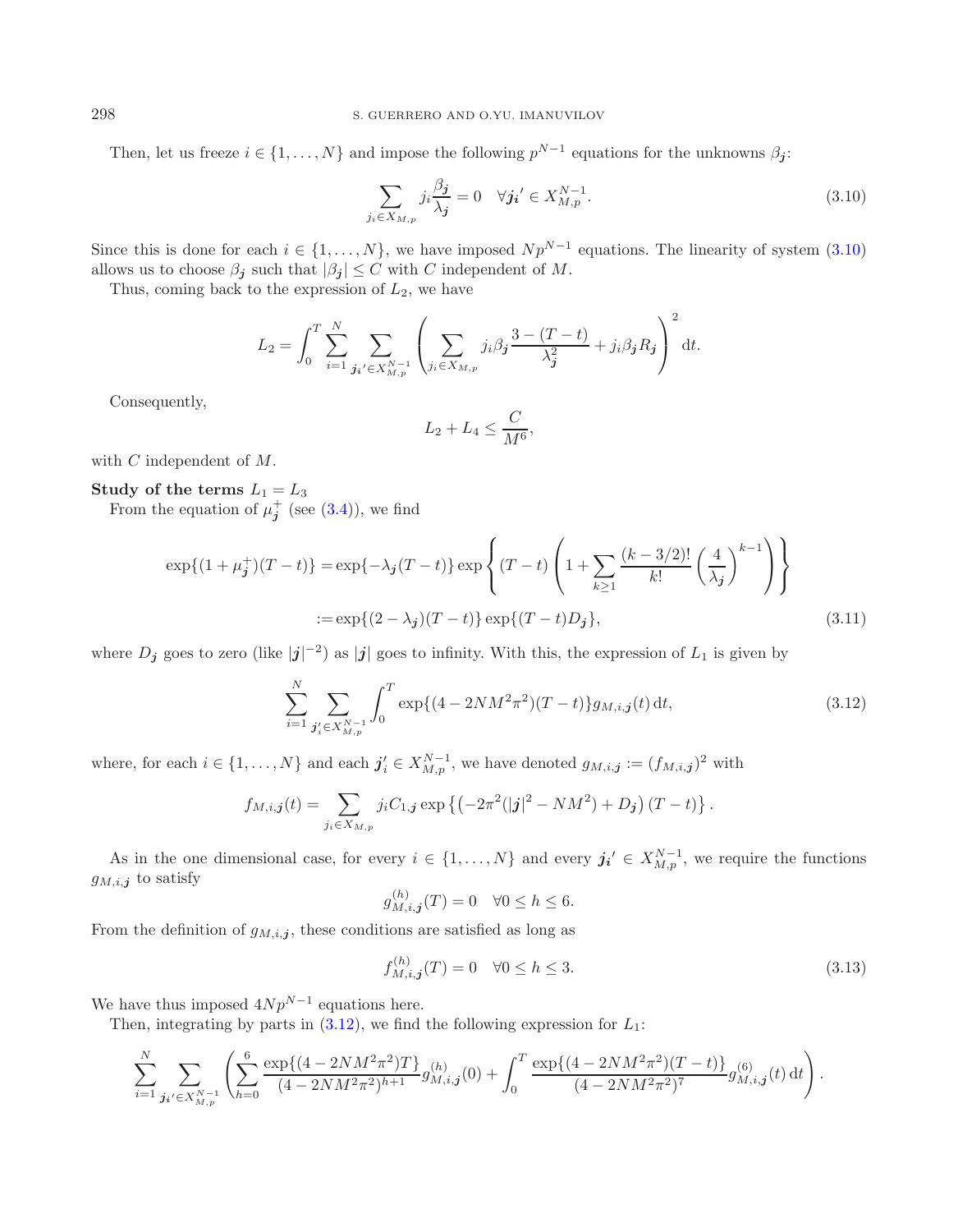<span id="page-11-2"></span>Since  $|g_{M,i,j}^{(6)}| \leq CM^8$ , we have that

<span id="page-11-0"></span>
$$
|L_1| \le \frac{C}{M^6},
$$
  
*N* but does

where the constant  $C > 0$  may depend on p and N but does not depend on M.

In these two steps, we have imposed  $5Np^{N-1}$  equations while we have  $p^N$  unknowns. Then, it suffices to take  $p = 6N$  and a choice of non-trivial  $\beta'_j s$  is possible. We call  $\varphi^M$  the corresponding solution to [\(3.1\)](#page-7-1), which satisfies  $\overline{2}$ 

$$
\left\| e^{T-t} \frac{\partial \varphi^M}{\partial n} \right\|_{L^2((0,T) \times \partial \Omega)}^2 \le \frac{C}{M^6}.
$$
\n(3.14)

One can prove like in dimension one the estimate

$$
\|\varphi^M(0,\cdot)\|_{L^2(\Omega)}^2 \ge \frac{\tilde{C}_0}{M^4},\tag{3.15}
$$

<span id="page-11-1"></span>with  $\widehat{C}_0 > 0$  independent of M.

#### **Construction of the initial condition**

Following the same ideas as in the one dimensional case, we construct an initial condition  $\hat{y}_0 \in L^2(\Omega)$  such that the null controllability of  $(2.1)$  does not hold. First, all the previous estimates hold if we suppose that M is a multiple of 2p, since we only used that M is even and large enough. In fact, let us replace M by  $2pM$  and p by  $6N$  in the above computations. p by  $6N$  in the above computations.<br>Then from  $(3.5)$  and  $(3.15)$  we define

Then, from [\(3.5\)](#page-8-1) and [\(3.15\)](#page-11-0) we deduce the existence of  $(k_1,\ldots,k_N) \in \{1,\ldots,6N\}^N$  such that for the index

$$
\boldsymbol{j_0}(M) = (12NM + 2k_1, \ldots, 12NM + 2k_N),
$$

we have

$$
\frac{1}{2^N} \left( C_{1,j_0} e^{\mu_{j_0}^+ T} + C_{2,j_0} e^{\mu_{j_0}^- T} \right)^2 \ge \frac{\widehat{C}_0}{(6N)^N M^4}.
$$
\n(3.16)

<span id="page-11-3"></span>Then, we define

$$
\hat{y}_0 = \sum_{\ell \ge 1} \frac{1}{\ell^{3/4}} w_{\mathbf{j}_0(\ell)} \in L^2(\Omega)
$$

(recall that  $w_j$  was defined in [\(3.2\)](#page-7-2)). Let us prove that for any  $v \in L^2((0,T) \times \partial \Omega)$ , the solution y of

$$
\begin{cases}\n y_t - \Delta y - \int_0^t \Delta y \, d\tau = 0 & \text{in } Q, \\
 y = v & \text{on } (0, T) \times \partial \Omega, \\
 y(0, \cdot) = \hat{y}_0(\cdot) & \text{in } \Omega\n\end{cases}
$$
\n(3.17)

satisfies  $y(T, \cdot) \neq 0$ . Arguing by contradiction, let  $v \in L^2((0,T) \times \partial \Omega)$  such that  $y(T, x) = 0$  for all  $x \in \Omega$ . Then, by duality with  $\varphi^M$ , we have

$$
-\int_{\Omega} \varphi^M(0,x) \,\hat{y}_0(x) \,dx + \int_0^T \int_{\partial\Omega} v(t,x) \frac{\partial \varphi^M}{\partial \nu} \,d\sigma dt + \int_0^T \int_{\partial\Omega} \left( \int_0^t v(s,x) \,ds \right) \frac{\partial \varphi^M}{\partial \nu}(t,x) \,d\sigma dt = 0. \tag{3.18}
$$

From the previous choice of  $\hat{y}_0$  and  $(3.16)$ , we have that

$$
\left| \int_{\Omega} \varphi^M(0, x) \hat{y}_0(x) \, dx \right| \ge \frac{C_1}{M^{11/4}}.
$$